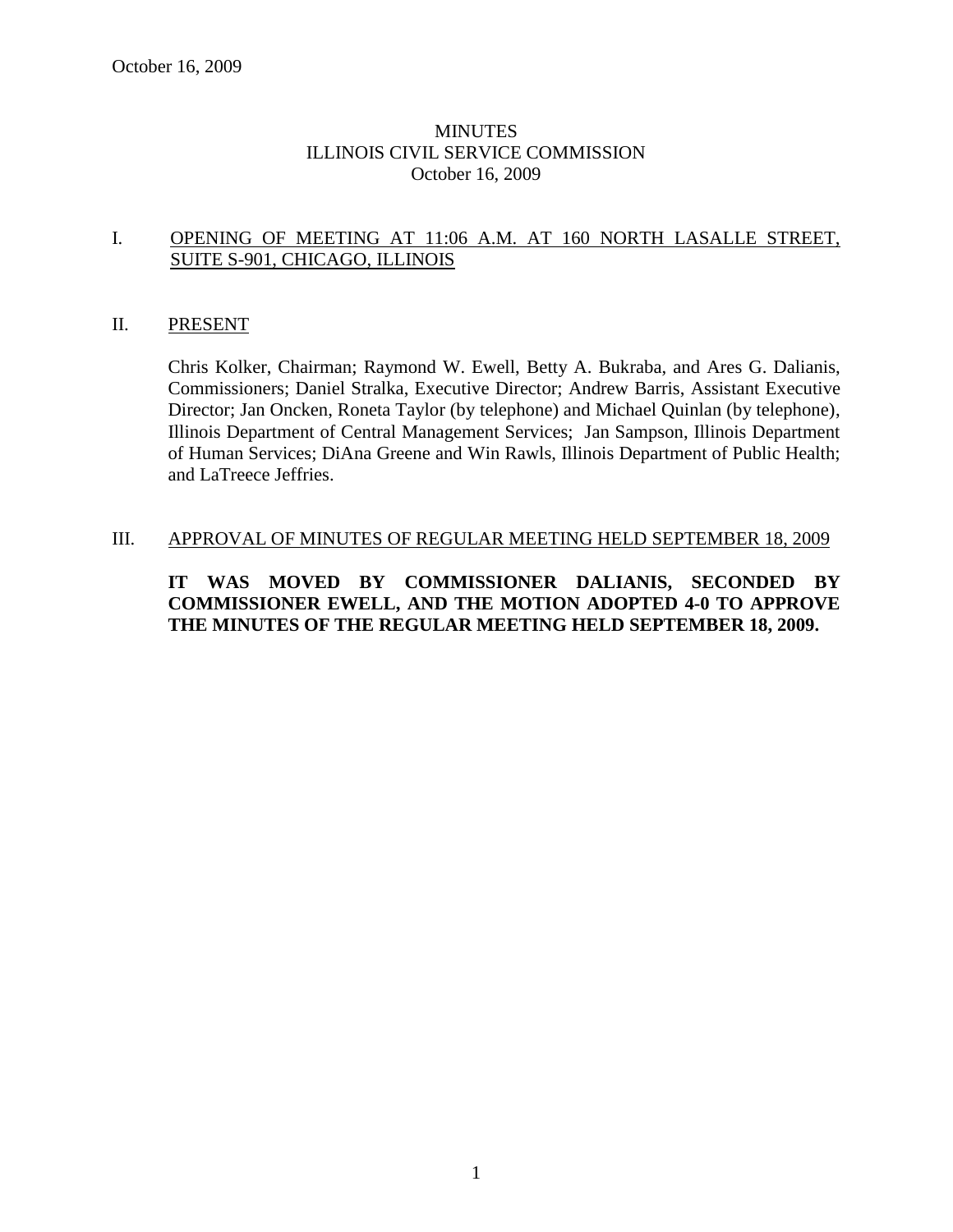#### IV. EXEMPTIONS UNDER SECTION 4d(3) OF THE PERSONNEL CODE

# A. Report on Exempt Positions

| <u>Agency</u>                         | Total<br>Employees | No. of Exempt<br><b>Positions</b> |
|---------------------------------------|--------------------|-----------------------------------|
|                                       |                    |                                   |
|                                       |                    |                                   |
|                                       |                    |                                   |
|                                       |                    |                                   |
| Central Management Services 1,467 119 |                    |                                   |
|                                       |                    |                                   |
|                                       |                    |                                   |
|                                       |                    |                                   |
|                                       |                    |                                   |
|                                       |                    |                                   |
|                                       |                    |                                   |
|                                       |                    |                                   |
|                                       |                    |                                   |
|                                       |                    |                                   |
|                                       |                    |                                   |
|                                       |                    |                                   |
|                                       |                    |                                   |
|                                       |                    |                                   |
|                                       |                    |                                   |
|                                       |                    |                                   |
|                                       |                    |                                   |
|                                       |                    |                                   |
|                                       |                    |                                   |
|                                       |                    |                                   |
|                                       |                    |                                   |
|                                       |                    |                                   |
|                                       |                    |                                   |
|                                       |                    |                                   |
|                                       |                    |                                   |
|                                       |                    |                                   |
|                                       |                    |                                   |
|                                       |                    |                                   |
|                                       |                    |                                   |
|                                       |                    |                                   |
|                                       |                    |                                   |
|                                       |                    |                                   |
|                                       |                    |                                   |
|                                       |                    |                                   |
|                                       |                    |                                   |
|                                       |                    |                                   |
|                                       |                    |                                   |
|                                       |                    |                                   |
|                                       |                    |                                   |
|                                       |                    |                                   |
|                                       |                    |                                   |
|                                       |                    |                                   |
|                                       |                    |                                   |
|                                       |                    |                                   |
|                                       |                    |                                   |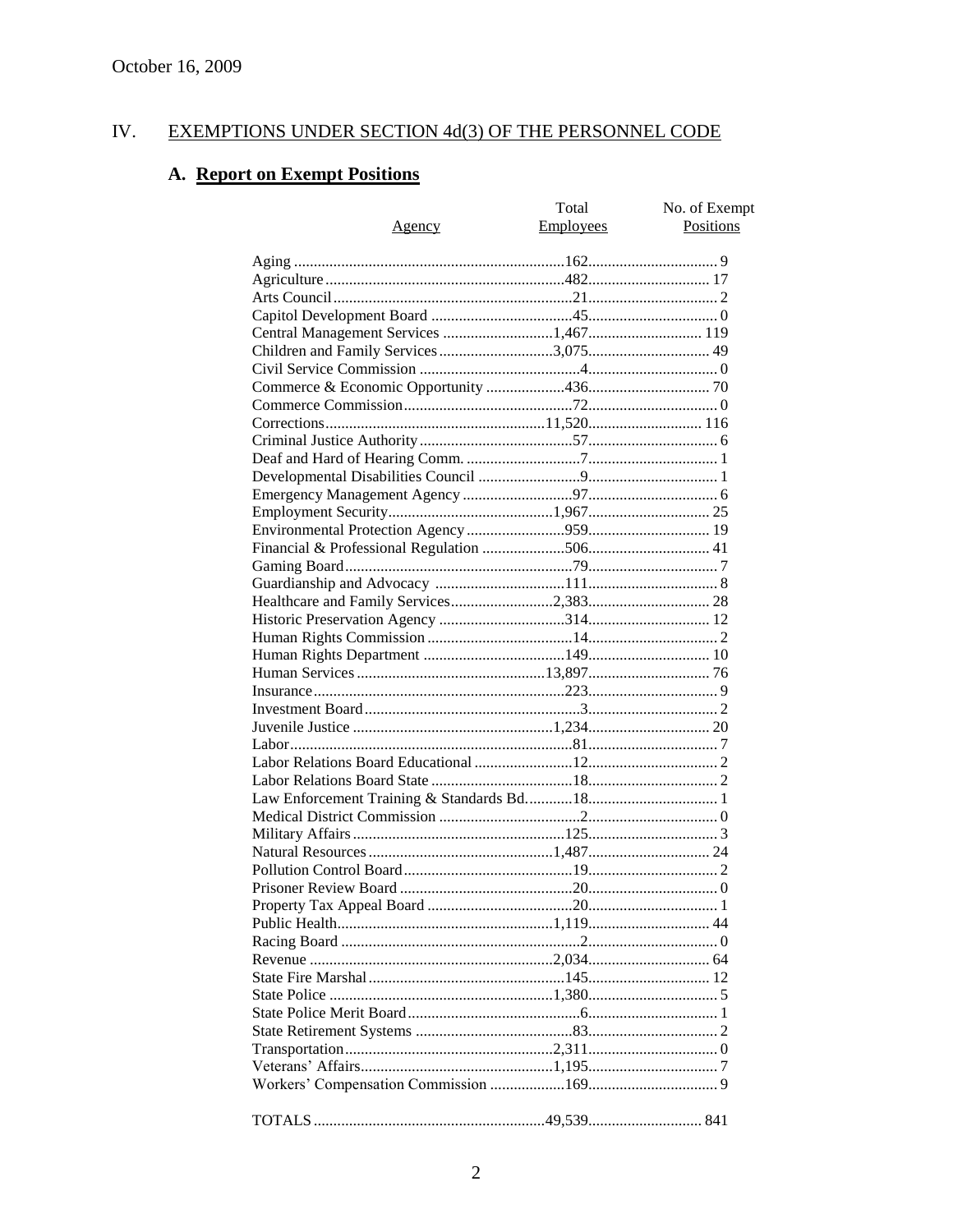# **B. Governing Rule - Jurisdiction B Exemptions**

- a) Before a position shall qualify for exemption from Jurisdiction B under Section 4d(3) of the Personnel Code, the position shall be directly responsible to:
	- 1. The Governor, or
	- 2. A departmental director or assistant director appointed by the Governor, or
	- 3. A board or commission appointed by the Governor, or
	- 4. The head of an agency created by Executive Order, or the director or assistant director of an agency carrying out statutory powers, whose offices are created by the Governor subject to legislative veto under Article V, Section 11, of the Constitution of 1970, which agency head, director, or assistant director may themselves be subject to exemption under Section 4d(3), or
	- 5. In an agency having a statutory assistant director, a deputy director exercising full line authority under the director for all operating entities of the agency, provided the statutory role of assistant director is vacant or is assigned clearly distinct and separate duties from the deputy director and as a colleague to him, or
	- 6. A line position organizationally located between the director and/or assistant director and a subordinate statutorily exempt position(s), provided the position proposed for exemption has line authority over the statutory exempt position(s), or
	- 7. The elected head of an independent agency in the executive, legislative, or judicial branch of government.
- b) If a position meets the above criterion, it must, in addition, be responsible for one or more of the following before it shall be approved as exempt:
	- 1. Directs programs defined by statute and/or departmental, board, or commission policy or possess significant authority when acting in the capacity of a director of programs to bind the agency.
	- 2. Makes decisions in exercising principal responsibility for the determination or execution of policy which fix objectives or state the principles to control action toward operating objectives of one or more divisions, such decisions being subject to review or reversal only by the director, assistant director, board, or commission.
	- 3. Participates in the planning and programming of departmental, board, or commission activities, integrating the plans and projections of related divisions, and the scheduling of projected work programs of those agencies.

\* \* \*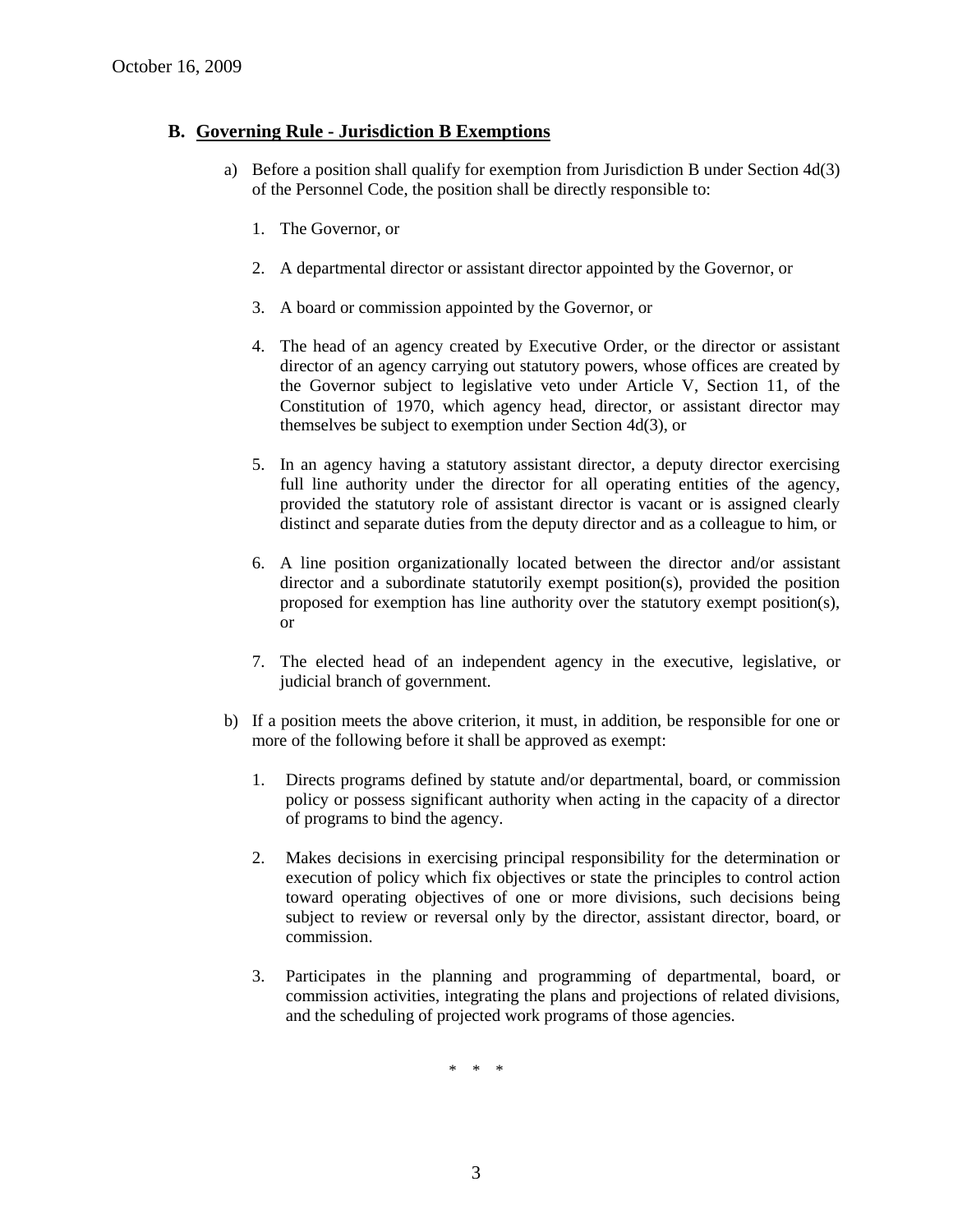# **C. Requests for 4d(3) Exemption**

• Regarding Item C, Executive Director Daniel Stralka reported that this request is for the Division Chief of Disaster Planning and Readiness, a division of the Office of Preparedness and Response in the Department of Public Health, and had been continued from last month. This position reports to the Deputy Director of Preparedness and Response who in turn reports to the agency director. To meet the reporting requirement, this Deputy Director would have to be considered the equivalent of a statutory assistant director.

Staff had indicated to the agency that it was not prepared to recommend approval of this request because of concern that it had overlapping principal policy responsibilities with its superior Deputy Director position. There were also some overlap concerns with an Illinois Emergency Management Agency position, but the agency explained that Illinois Emergency Management Agency has responsibility for the disaster or emergency event itself while the Illinois Department of Public Health has responsibility for the health and medical ramifications of such an event. The agency responded only the day before the meeting that the Deputy Director has much broader responsibility for the day-today details of disaster planning such as drafting and implementing various statewide plans to address such events. The requested position is the one that has principal policy responsibility for the health and medical ramifications of such an event. Staff remained concerned with the level of independent responsibility of the requested position since the position description of the Deputy Director position description that it is the position that "coordinates and directs the programmatic efforts of the Division of Disaster Planning" as its position description indicated. For these reasons, Staff remained unable to recommend approval.

Win Rawls, the Deputy Director of Preparedness and Response, appeared to address these issues on behalf of the agency. He indicated that the Division Chief is more concerned with the day-to-day operations of the Division, and noted the level of expertise the position demanded. Chairman Kolker inquired as to examples of the requested position's responsibilities. Mr. Rawls cited its appointment to the Illinois Terrorism Task Force and how it acts as a resource for other agencies. It was the consensus of the Commissioners that this matter be continued to allow the agency to address the Staff's concerns, and the agency concurred with this action.

Commissioner Peterson arrived at 11:15 a.m.

Regarding Item D, Executive Director Stralka reported that this request is for the Chief of Constituent Services position in the Department of Corrections. This position reports to the statutory Assistant Director. This position has principal policy responsibility for the execution and implementation of statewide policy related to the basic rights and privileges of committed persons. It communicates with inmates, their families, and advocacy groups and then participates in the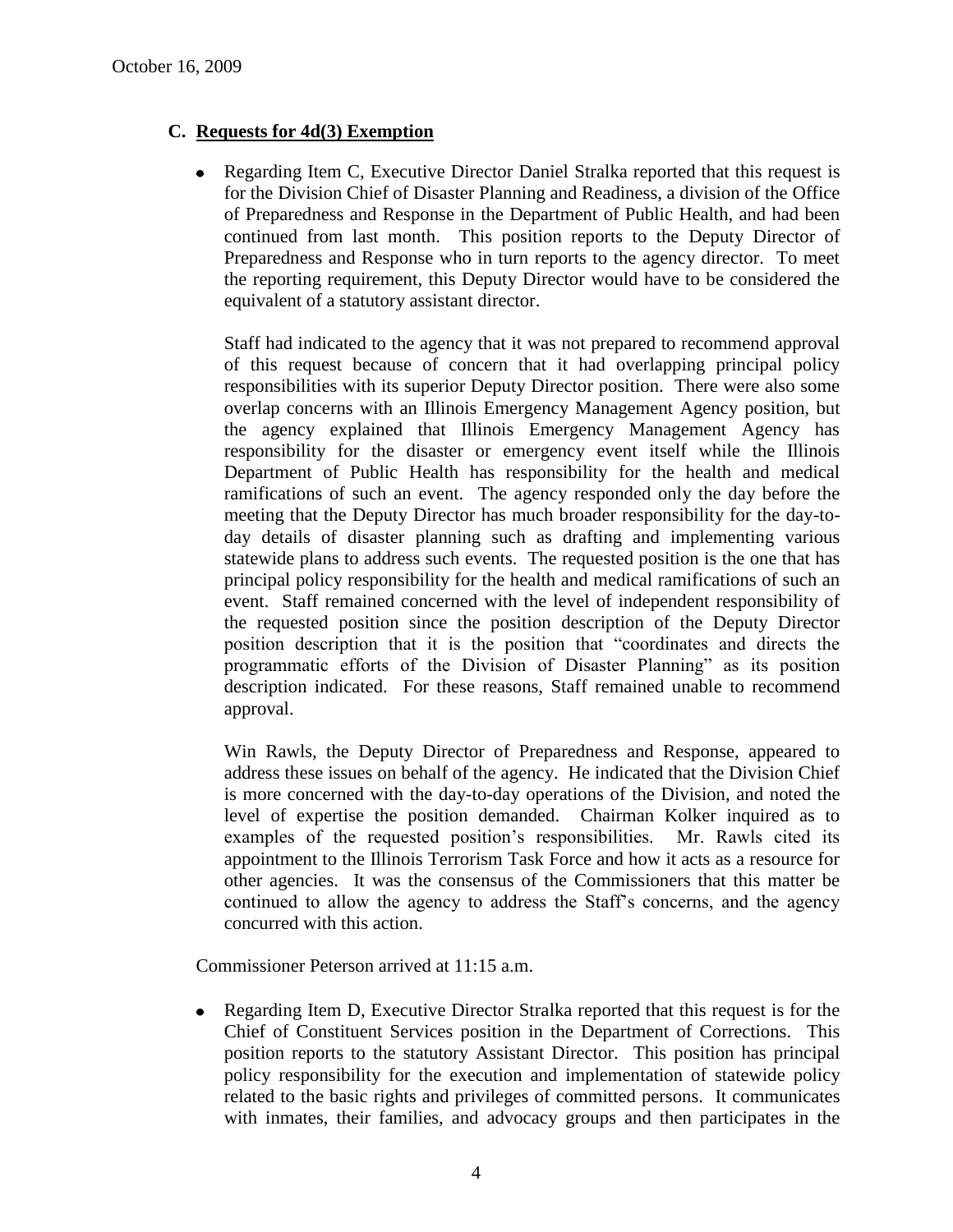planning and programming of agency activities as spokesperson on their behalf, the constituents as referenced in the position description. Due to its function as the primary voice of committed persons within the agency, Staff recommends approval of this request.

Regarding Item E, Executive Director Stralka reported that this request is for the  $\bullet$ Deputy Director of Clinical Operations for the Division of Mental Health of the Department of Human Services. This position reports to the Director of the Division of Mental Health who reports to a statutory Assistant Secretary.

This position is responsible for the clinical operations of the Division of Mental Health. Staff had concerns with overlap with the Division Director position and an Administrator position. The agency did not respond until the day before the meeting when it indicated that the Director of Mental Health had been assuming both roles and that it now wished to fill this Clinical Operations position. Staff indicated that was non-responsive so it cannot make a recommendation at this time.

Jan Sampson, Human Resources representative for the agency, appeared before the Commission and confirmed that the Director of Mental Health had been assuming both roles for over two years. Unfortunately, Ms. Sampson was unable to address any of the remaining Staff concerns. She advised the Commission that a representative from Mental Health was planning to appear but was not present. For these reasons it was the consensus of the Commissioners that this matter be continued to allow the agency to address the Staff's concerns, and the agency concurred with this action.

Regarding Items F1, and F2, Executive Director Stralka noted for the  $\bullet$ Commissioners that these agenda items reference two positions that had their 4d(3) exemptions rescinded at the Commission's August meeting due to continued vacancy. It was later discovered that at the time of the rescission, both positions had incumbents. The Department of Central Management Services requested that the action rescinding the exemptions be reversed, and that the reversal be effective August 21, 2009 to preserve the continuous service of the incumbents. Staff concurred with this request.

**IT WAS MOVED BY COMMISSIONER EWELL, SECONDED BY COMMISSIONER DALIANIS, AND THE MOTION ADOPTED 5-0 TO GRANT AND CONTINUE THE REQUESTS FOR 4D(3) EXEMPTION FOR THE FOLLOWING POSITIONS, AND TO REVERSE THE AUGUST 21, 2009 RESCISSION OF 4D(3) EXEMPTION STATUS FOR THE FOLLOWING POSITIONS, SUCH REVERSAL TO BE RETROACTIVE TO AUGUST 21, 2009:**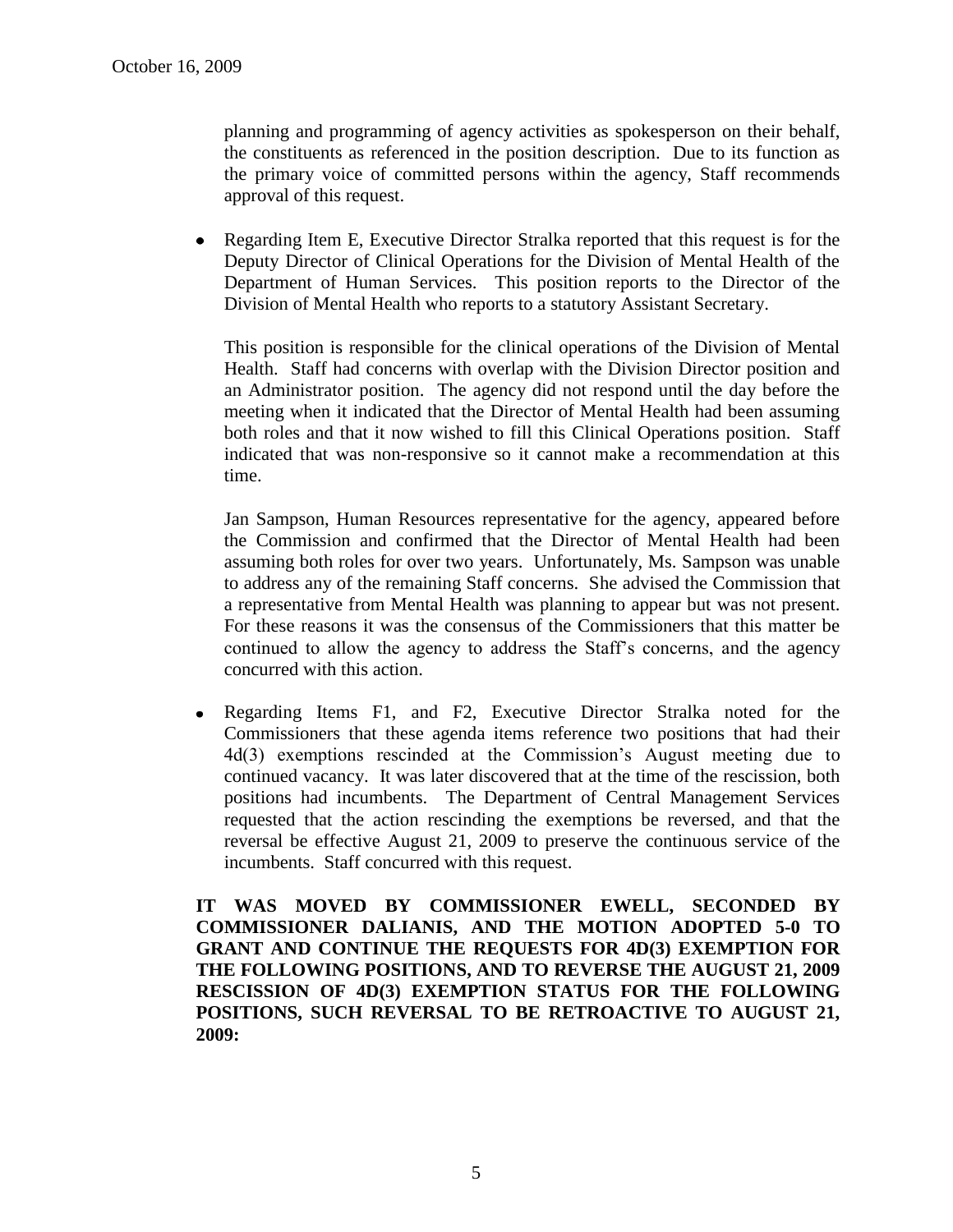# **The following 4d(3) exemption request was granted on October 16, 2009:**

# Position Number | 40070-29-00-000-10-02 Position Title Senior Public Service Administrator Bureau/Division Constituent Services Functional Title | Chief of Constituent Services Incumbent Vacant Supervisor | Assistant Director who reports to the Director Location Sangamon County

#### **D. Illinois Department of Corrections**

# **The following 4d(3) exemption requests were continued on October 16, 2009:**

## **C. Illinois Department of Public Health**

| <b>Position Number</b>  | 40070-20-09-200-00-01                            |
|-------------------------|--------------------------------------------------|
| Position Title          | Senior Public Service Administrator              |
| Bureau/Division         | Office of Preparedness & Response                |
| <b>Functional Title</b> | Division Chief for Disaster Planning & Readiness |
| Incumbent               | Vacant                                           |
| Supervisor              | Deputy Director who reports to the Director      |
| Location                | <b>Sangamon County</b>                           |

## **E. Illinois Department of Human Services**

| <b>Position Number</b>  | 40070-10-76-600-00-01                                   |
|-------------------------|---------------------------------------------------------|
| <b>Position Title</b>   | Senior Public Service Administrator                     |
| Bureau/Division         | Division of Mental Health                               |
| <b>Functional Title</b> | Deputy Director for Clinical Operations                 |
| Incumbent               | Vacant                                                  |
|                         | Director of Mental Health, who reports to the Assistant |
| Supervisor              | Secretary who in turn reports to the Secretary          |
| Location                | <b>Sangamon County</b>                                  |

**The following 4d(3) exemption rescissions were reversed on October 16, 2009, such reversal retroactive to August 21, 2009:**

## **F1. Illinois Environmental Protection Agency**

## **F2. Illinois Department of Revenue**

| Agency     | <b>Position Number</b> | <b>Functional Title</b>                                      |
|------------|------------------------|--------------------------------------------------------------|
| EPA        |                        | 40070-46-00-000-00-04   Policy Advisor (rescission reversed) |
| <b>DOR</b> | 37015-25-04-100-00-01  | Legislative Liaison (rescission reversed)                    |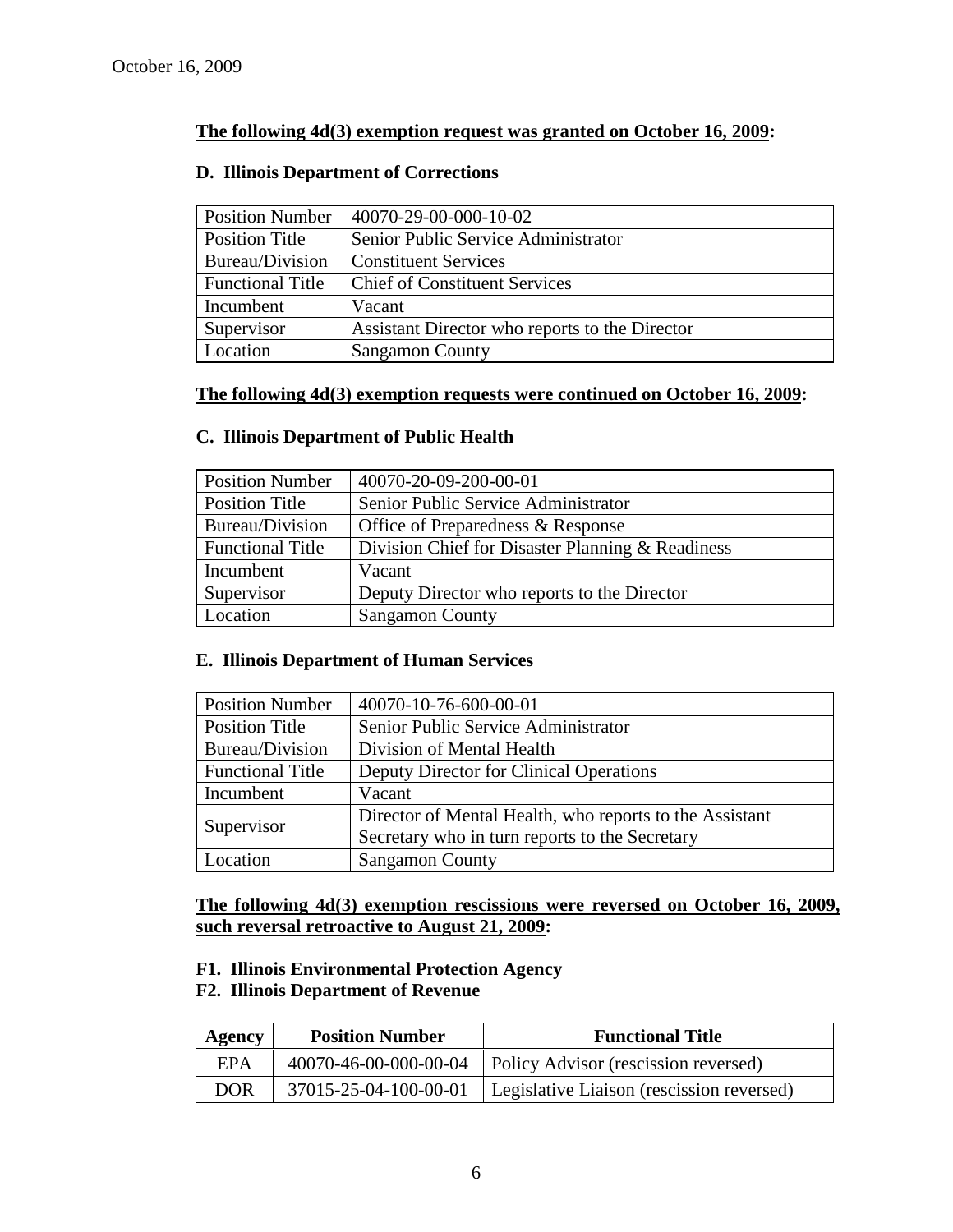## V. CLASS SPECIFICATIONS

#### **None submitted**

**IT WAS MOVED BY COMMISSIONER DALIANIS, SECONDED BY COMMISSIONER BUKRABA, AND THE MOTION ADOPTED 5-0 TO DISAPPROVE ANY CLASS SPECIFICATIONS RECEIVED BY THE COMMISSION NOT CONTAINED IN THIS REPORT TO ALLOW ADEQUATE STUDY.** 

## VI. MOTION TO GO INTO EXECUTIVE SESSION

**IT WAS MOVED BY COMMISSIONER PETERSON, SECONDED BY COMMISSIONER DALIANIS, AND BY ROLL CALL VOTE THE MOTION ADOPTED 5-0 TO HOLD AN EXECUTIVE SESSION PURSUANT TO SUBSECTIONS 2(c)(1), 2(c)(4), AND 2(c)(11) OF THE OPEN MEETINGS ACT.** 

| <b>KOLKER</b>   | YES. | <b>EWELL</b>    | YES |
|-----------------|------|-----------------|-----|
| <b>PETERSON</b> | YES. | <b>DALIANIS</b> | YES |
| <b>BUKRABA</b>  | YES  |                 |     |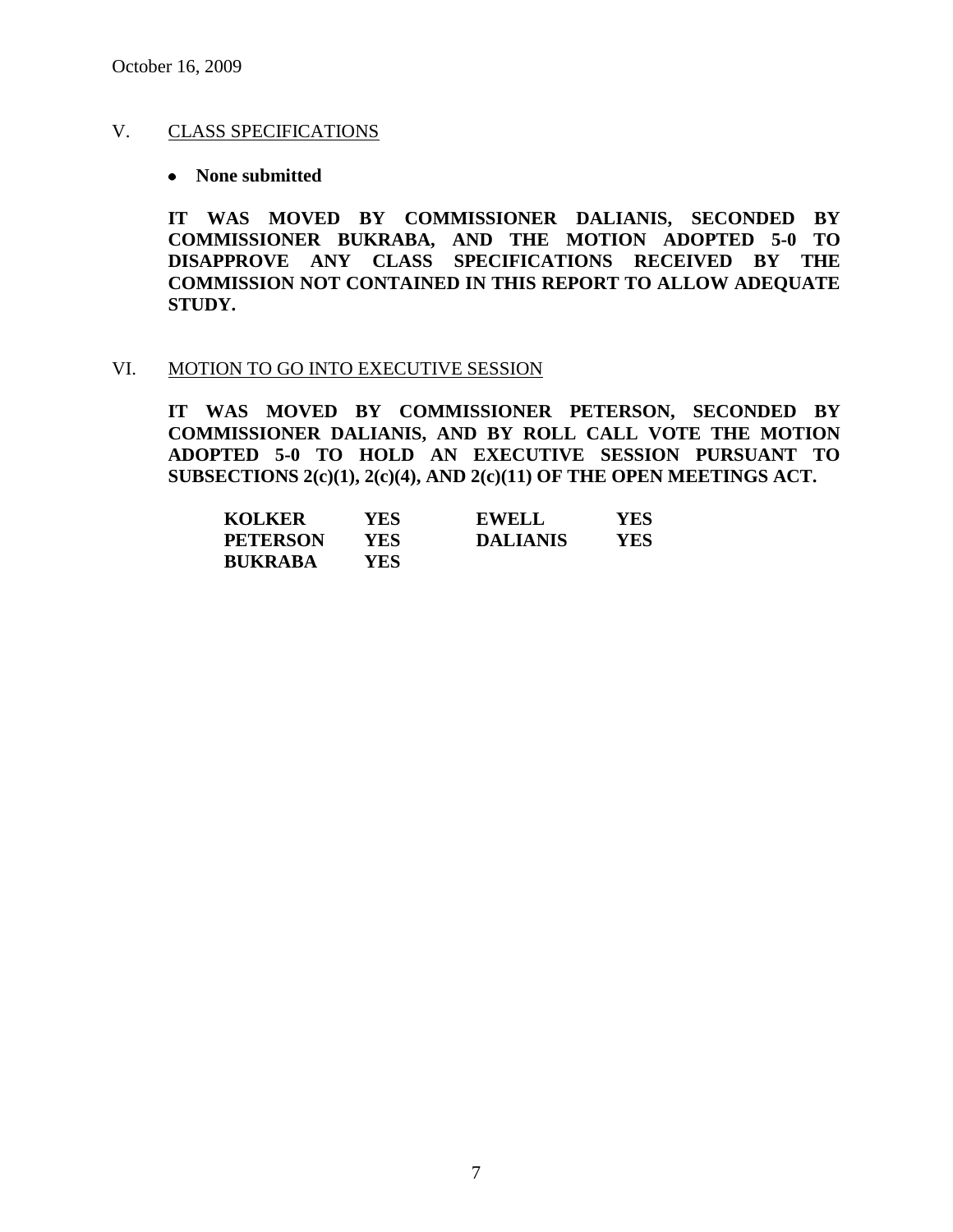# VII. RECONVENE MEETING

Upon due and proper notice the regular meeting of the Illinois Civil Service Commission was reconvened at 160 North LaSalle Street, Suite S-901, Chicago, Illinois at 11:40 a.m.

#### PRESENT

Chris Kolker, Chairman; Raymond W. Ewell, Barbara J. Peterson, Betty A. Bukraba, and Ares G. Dalianis, Commissioners; Daniel Stralka, Executive Director; Andrew Barris, Assistant Executive Director; and LaTreece Jeffries.

## VIII. NON-MERIT APPOINTMENT REPORT

The Personnel Code permits non-merit appointments for a limited period of time, i.e., emergency appointments shall not exceed 60 days and shall not be renewed, and positions shall not be filled on a temporary or provisional basis for more than six months out of any twelve-month period. Consecutive non-merit appointments are not violative of the Code, however, they do present a possible evasion of merit principles and should be monitored. Set forth below is the number of consecutive non-merit appointments made by each department. These statistics are from the Department of Central Management Services' Consecutive Non-Merit Report.

| Agency                                | 8/31/09        | 9/30/09 | 9/30/08        |
|---------------------------------------|----------------|---------|----------------|
| Aging                                 |                | 1       | $\mathbf{0}$   |
| Agriculture                           | 5              | 5       | $\overline{2}$ |
| <b>Central Management Services</b>    | 0              | 0       | 4              |
| <b>Children and Family Services</b>   | 10             | 7       | 3              |
| <b>Criminal Justice Authority</b>     |                | 0       | 0              |
| <b>Employment Security</b>            | 10             | 8       | 7              |
| <b>Healthcare and Family Services</b> | 13             | 6       | 12             |
| <b>Historic Preservation</b>          |                |         | 0              |
| <b>Human Services</b>                 |                | Δ       | 5              |
| <b>Investment Board</b>               | 0              |         |                |
| <b>Natural Resources</b>              | 37             | 32      | 15             |
| Property Tax Appeal Board             | $\overline{2}$ | O       | 0              |
| <b>State Fire Marshal</b>             |                |         | 0              |
| <b>State Retirement Systems</b>       | 0              | 0       |                |
| Transportation                        | 8              | 6       | 13             |
| Veteran's Affairs                     |                | 0       |                |
| Workers' Compensation Commission      | 0              | 0       | 6              |
| Totals                                | 91             | 71      | 76             |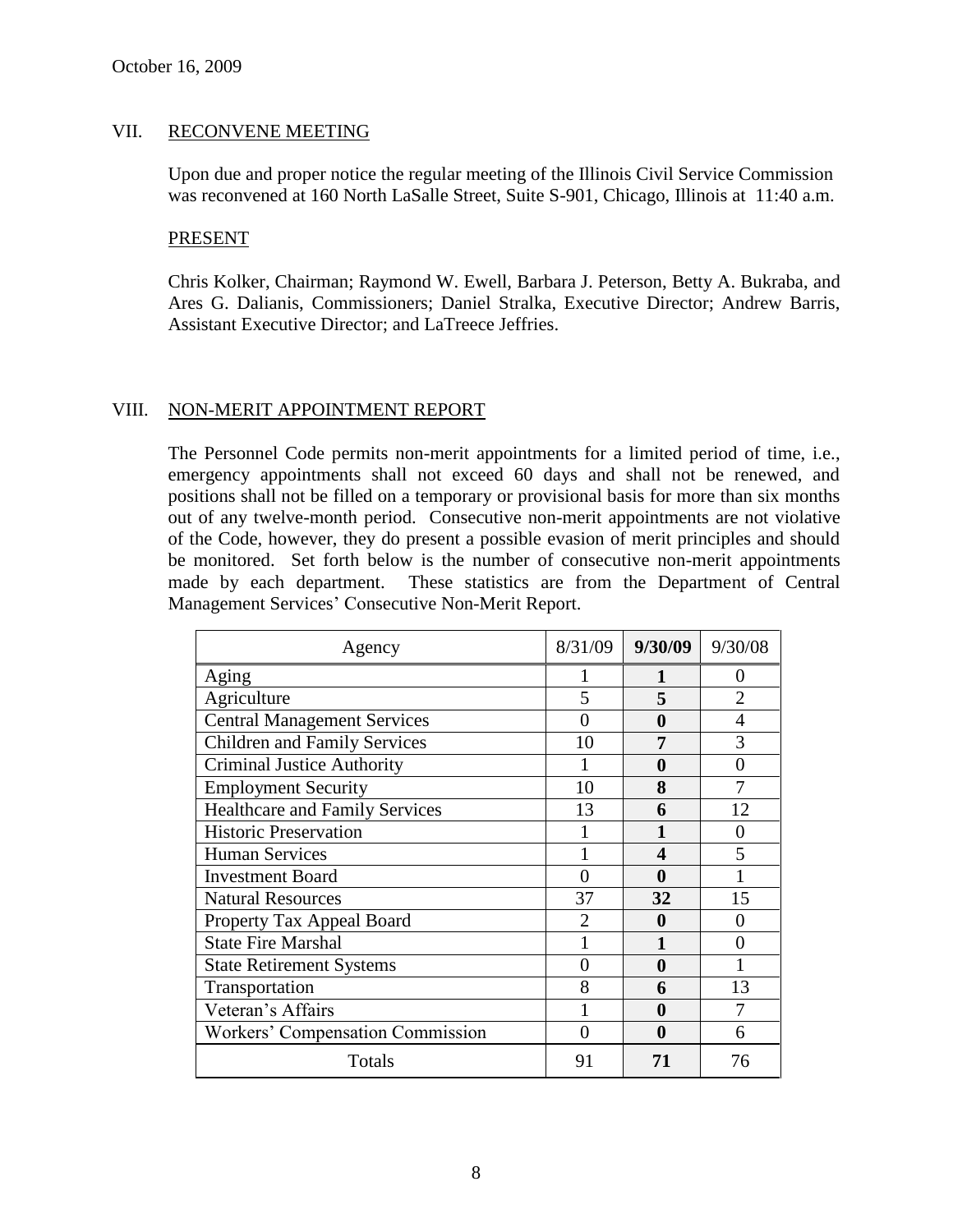# IX. PUBLICLY ANNOUNCED DECISIONS RESULTING FROM APPEAL

# **DISCHARGE**

#### **DA-30-09**

| Employee  | Harold R. Hayes                                 | <b>Appeal Date</b>      | 02/09/09             |
|-----------|-------------------------------------------------|-------------------------|----------------------|
| Agency    | DOC                                             | <b>Decision Date</b>    | 10/02/09             |
| Type      | Discharge                                       | <b>ALJ</b>              | <b>Andrew Barris</b> |
| Change(s) | Conduct unbecoming; being non-<br>alert on duty | Recommended<br>Decision | 90-day suspension.   |

**IT WAS MOVED BY COMMISSIONER DALIANIS, SECONDED BY COMMISSIONER BUKRABA, AND BY ROLL CALL VOTE OF 5-0, THE MOTION ADOPTED TO AFFIRM AND ADOPT THE ADMINISTRATIVE LAW JUDGE'S RECOMMENDED DECISION THAT THE WRITTEN CHARGES FOR DISCHARGE HAVE BEEN PARTIALLY PROVEN AND WARRANT A 90- DAY SUSPENSION IN LIEU OF DISCHARGE FOR THE REASONS SET FORTH IN THE RECOMMENDED DECISION DATED OCTOBER 2, 2009.**

| <b>KOLKER</b>   | YES. | <b>EWELL</b>    | YES |
|-----------------|------|-----------------|-----|
| <b>PETERSON</b> | YES  | <b>DALIANIS</b> | YES |
| <b>BUKRABA</b>  | YES. |                 |     |

## **DISCHARGE**

**DA-1-10**

| Employee  | LaTreece M. Jeffries  | <b>Appeal Date</b>   | 07/09/09                         |
|-----------|-----------------------|----------------------|----------------------------------|
| Agency    | <b>DHS</b>            | <b>Decision Date</b> | 10/02/09                         |
| Type      | Discharge             | ALJ                  | Daniel Stralka                   |
| Change(s) | Unauthorized absences | Recommended          | Charges are not proven;          |
|           |                       | Decision             | discharge is set aside in whole. |

**IT WAS MOVED BY COMMISSIONER DALIANIS, SECONDED BY COMMISSIONER EWELL, AND BY ROLL CALL VOTE OF 5-0, THE MOTION ADOPTED TO AFFIRM AND ADOPT THE ADMINISTRATIVE LAW JUDGE'S RECOMMENDED DECISION THAT THE WRITTEN CHARGES FOR DISCHARGE HAVE NOT BEEN PROVEN SO THE DISCHARGE IS SET ASIDE IN WHOLE AND LATREECE M. JEFFRIES IS TO BE REINSTATED TO HER POSITION OF MENTAL HEALTH TECHNICIAN 2 WITH THE ILLINOIS DEPARTMENT OF HUMAN SERVICES.**

| <b>KOLKER</b>   | YES  | <b>EWELL</b>    | <b>YES</b> |
|-----------------|------|-----------------|------------|
| <b>PETERSON</b> | YES. | <b>DALIANIS</b> | YES        |
| <b>BUKRABA</b>  | YES- |                 |            |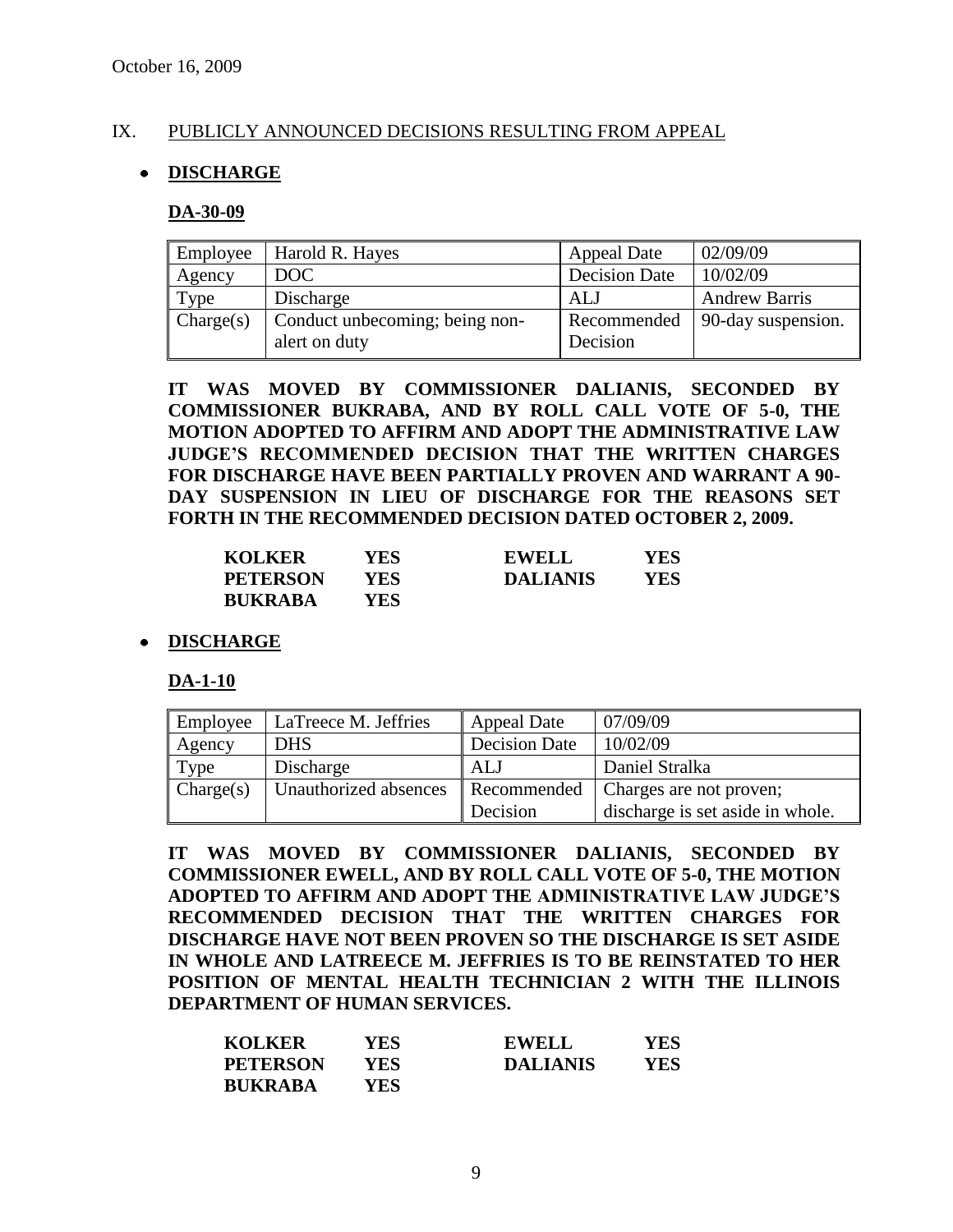# **DISCHARGE**

# **DA-2-10**

| Employee  | John F. Miaso                     | Appeal Date          | 08/05/09           |
|-----------|-----------------------------------|----------------------|--------------------|
| Agency    | <b>FPR</b>                        | <b>Decision Date</b> | 10/02/09           |
| Type      | Discharge                         | ALJ                  | Daniel Stralka     |
| Change(s) | Violation of secondary employment | Recommended          | Charges are proven |
|           | policy; unethical behavior; and   | Decision             | and warrant        |
|           | interfering with an official      |                      | discharge.         |
|           | investigation                     |                      |                    |

**IT WAS MOVED BY COMMISSIONER PETERSON, SECONDED BY COMMISSIONER DALIANIS, AND BY ROLL CALL VOTE OF 5-0, THE MOTION ADOPTED TO AFFIRM AND ADOPT THE ADMINISTRATIVE LAW JUDGE'S RECOMMENDED DECISION THAT THE WRITTEN CHARGES FOR DISCHARGE HAVE BEEN PROVEN AND DO WARRANT DISCHARGE FOR THE REASONS SET FORTH IN THE RECOMMENDED DECISION DATED OCTOBER 2, 2009.**

| <b>KOLKER</b>   | YES   | <b>EWELL</b>    | YES |
|-----------------|-------|-----------------|-----|
| <b>PETERSON</b> | YES.  | <b>DALIANIS</b> | YES |
| <b>BUKRABA</b>  | YES ! |                 |     |

## X. APPEALS DISPOSED OF WITHOUT DECISION ON THE MERITS

# **DISMISSED**

## **DA-32-09**

| Employee  | Dianna J. Zimmer         | <b>Appeal Date</b>      | 02/27/09                                                |
|-----------|--------------------------|-------------------------|---------------------------------------------------------|
| Agency    | <b>DHS</b>               | Decision Date           | 10/05/09                                                |
| Type      | Discharge                | ALJ                     | Daniel Stralka                                          |
| Change(s) | Unauthorized<br>absences | Recommended<br>Decision | Dismissed subject to Commission<br>approval; withdrawn. |

## **DA-47-09**

| Employee  | <b>Gary Probst</b>             | <b>Appeal Date</b>   | 06/17/09             |
|-----------|--------------------------------|----------------------|----------------------|
| Agency    | DOC                            | <b>Decision Date</b> | 10/05/09             |
| Type      | Discharge                      | <b>ALJ</b>           | <b>Andrew Barris</b> |
| Change(s) | Conduct unbecoming; failure to | Recommended          | Dismissed subject to |
|           | maintain accurate inventory    | Decision             | Commission approval; |
|           | reports on medication/supplies |                      | withdrawn.           |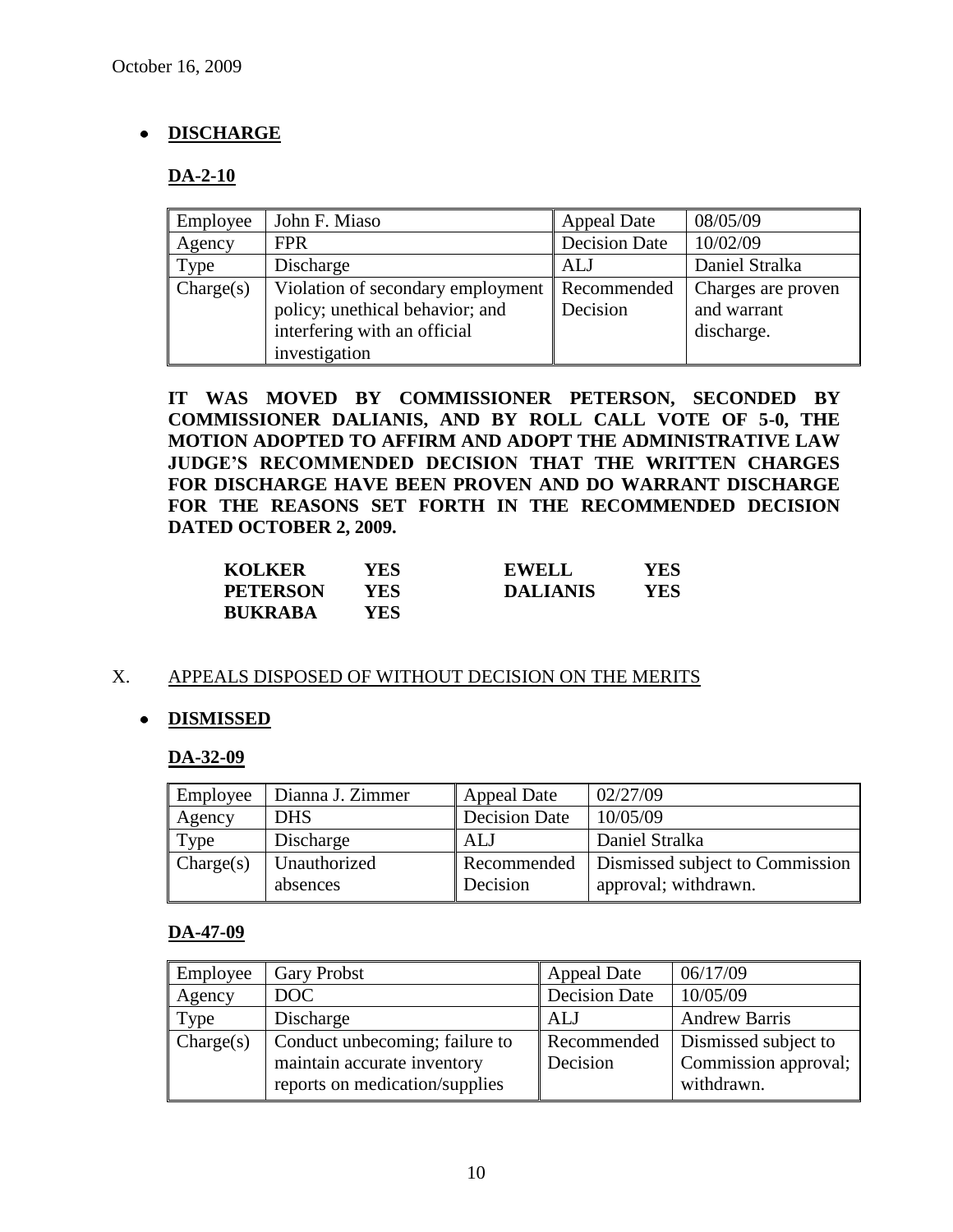**IT WAS MOVED BY COMMISSIONER PETERSON, SECONDED BY COMMISSIONER EWELL, AND BY ROLL CALL VOTE OF 5-0, THE MOTION ADOPTED TO AFFIRM AND ADOPT THE ADMINISTRATIVE LAW JUDGES' RECOMMENDED DECISIONS TO DISMISS THE APPEALS OF DIANNA ZIMMER AND GARY PROBST.**

| <b>KOLKER</b>   | YES  | <b>EWELL</b>    | YES |
|-----------------|------|-----------------|-----|
| <b>PETERSON</b> | YES. | <b>DALIANIS</b> | YES |
| <b>BUKRABA</b>  | YES  |                 |     |

Commissioner Dalianis left the meeting at 11:45 a.m.

# XI. REPORT ON THE TREATMENT OF PRIOR DISCIPLINARY INCIDENTS WHICH ARE THE SUBJECT OF PENDING GRIEVANCES

Assistant Executive Director Andrew Barris presented a report to the Commissioners on the issue of "prior pending discipline." In disciplinary appeals before the Civil Service Commission, can the Commission consider an employee's prior discipline if the employee has grieved/appealed the prior discipline and the appeal/grievance has not been resolved?

The Commissioners inquired about the effect of such an approach on an employee's due process rights and the applicability of the case law to Civil Service Commission cases. Barris reported that there is an absence of Illinois authority directly precluding the Commission from considering prior pending discipline. In fact, the U.S. Supreme Court case United States Postal Service v. Gregory, 534 U.S. 1, 7, 122 S.Ct. 431, 151 L.Ed.2d 323 (2001), upheld a tribunal's authority to consider prior pending discipline so long as the test set forth in Bolling v. Department of the Air Force, 8 MSPB 658, 9 M.S.P.R. 335, 338-39 (1981), was met. The three prongs of the Bolling test are as follows:

- 1) the employee was informed of the previous discipline(s) in writing;
- 2) the action is a matter of record; and
- 3) the employee was given the opportunity to dispute the charge(s) to a higher level than the authority that imposed the discipline.

However, this should not be applied as a bright line rule. For instance, if it appears that the employee's pending grievance was not resolved because an agency did nothing to move the grievance forward, then the Administrative Law Judge and/or the Commission would not consider that discipline. In cases such as these, the "opportunity" described in third prong of the Bolling test would be illusory.

It was the consensus of the Commissioners that any consideration of pending prior discipline should be done on a case-by-case basis. Attached to the Minutes is a copy of the report presented to the Commissioners by Assistant Executive Director Barris.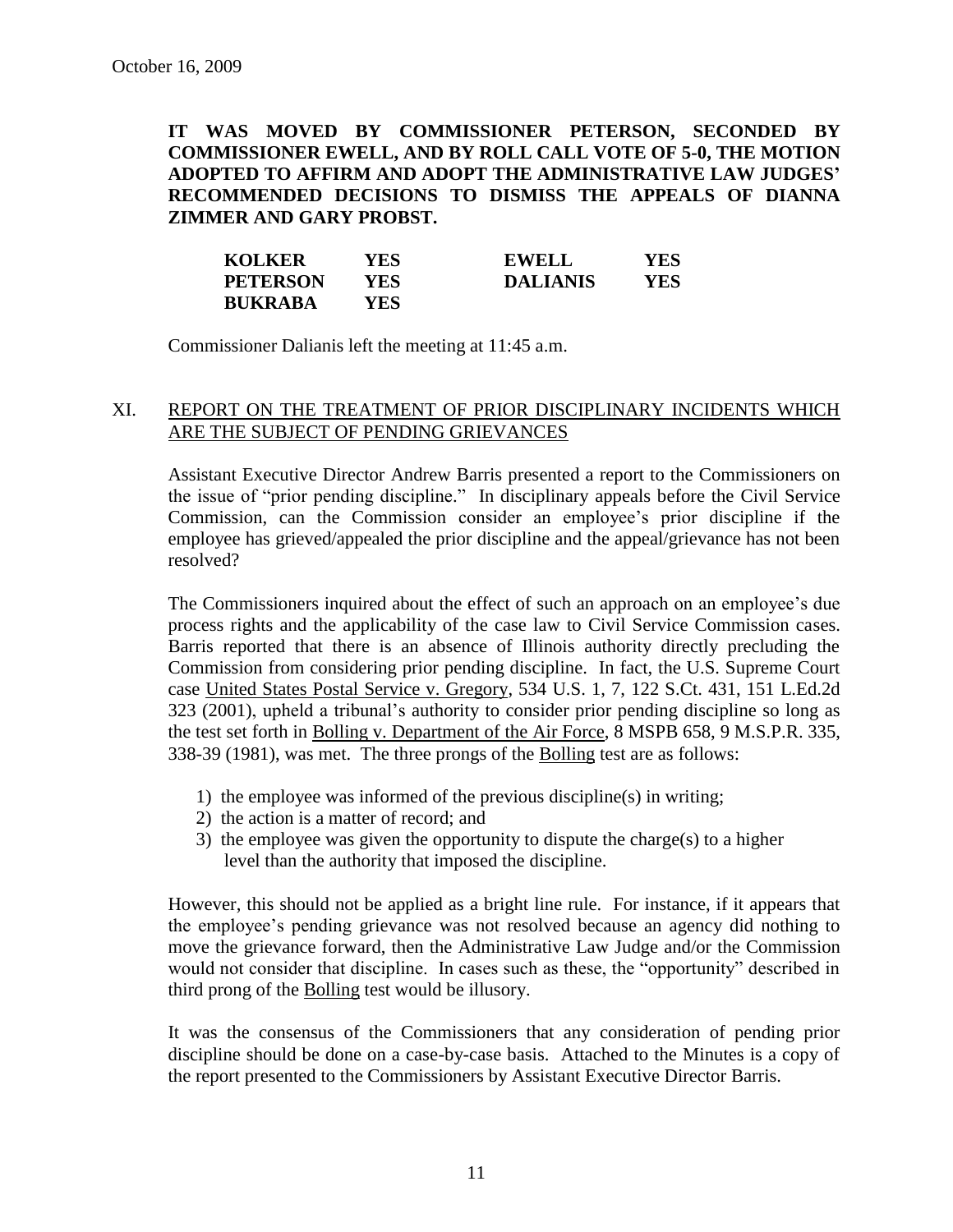# XII. MEETING SCHEDULE FOR CALENDAR YEAR 2010

**IT WAS MOVED BY COMMISSIONER PETERSON, SECONDED BY COMMISSIONER BUKRABA, AND THE MOTION ADOPTED 4-0 TO APPROVE THE FOLLOWING MEETING SCHEDULE FOR 2010 AS PRESENTED.**

| January 15, 2010  | Chicago     | July 16, 2010      | Chicago     |
|-------------------|-------------|--------------------|-------------|
| February 19, 2010 | Chicago     | August 20, 2010    | Chicago     |
| March 19, 2010    | Chicago     | September 17, 2010 | Chicago     |
| April 16, 2010    | Chicago     | October 15, 2010   | Chicago     |
| May 21, 2010      | Springfield | November 19, 2010  | Springfield |
| June 18, 2010     | Chicago     | December 17, 2010  | Chicago     |

# **CHICAGO MEETINGS WILL BEGIN AT 11:00 A.M. AND SPRINGFIELD MEETINGS WILL BEGIN AT 1:00 P.M.**

## XIII. FY 2009 ANNUAL REPORT

Executive Director Stralka noted for the Commissioners the new section tracking Administrative Review activity.

# **IT WAS MOVED BY COMMISSIONER PETERSON, SECONDED BY COMMISSIONER BUKRABA, AND THE MOTION ADOPTED 4-0 TO APPROVE THE FISCAL YEAR 2009 ANNUAL REPORT.**

#### XIV. STAFF REPORT

Executive Director Daniel Stralka reported that:

- Due to the cancellation of scheduled flu shots, the Commissioners are to call Sandy Guppy for information regarding new dates.
- Sandy Guppy completed the FY09 Hispanic Plan Survey, the Small Business Set-Aside Report, and the Business Enterprise Expenditure Reporting. The Commission exceeded its goal by 40% on the latter. The regular two-year compliance audit has been postponed and is now tentatively scheduled to start in late November.